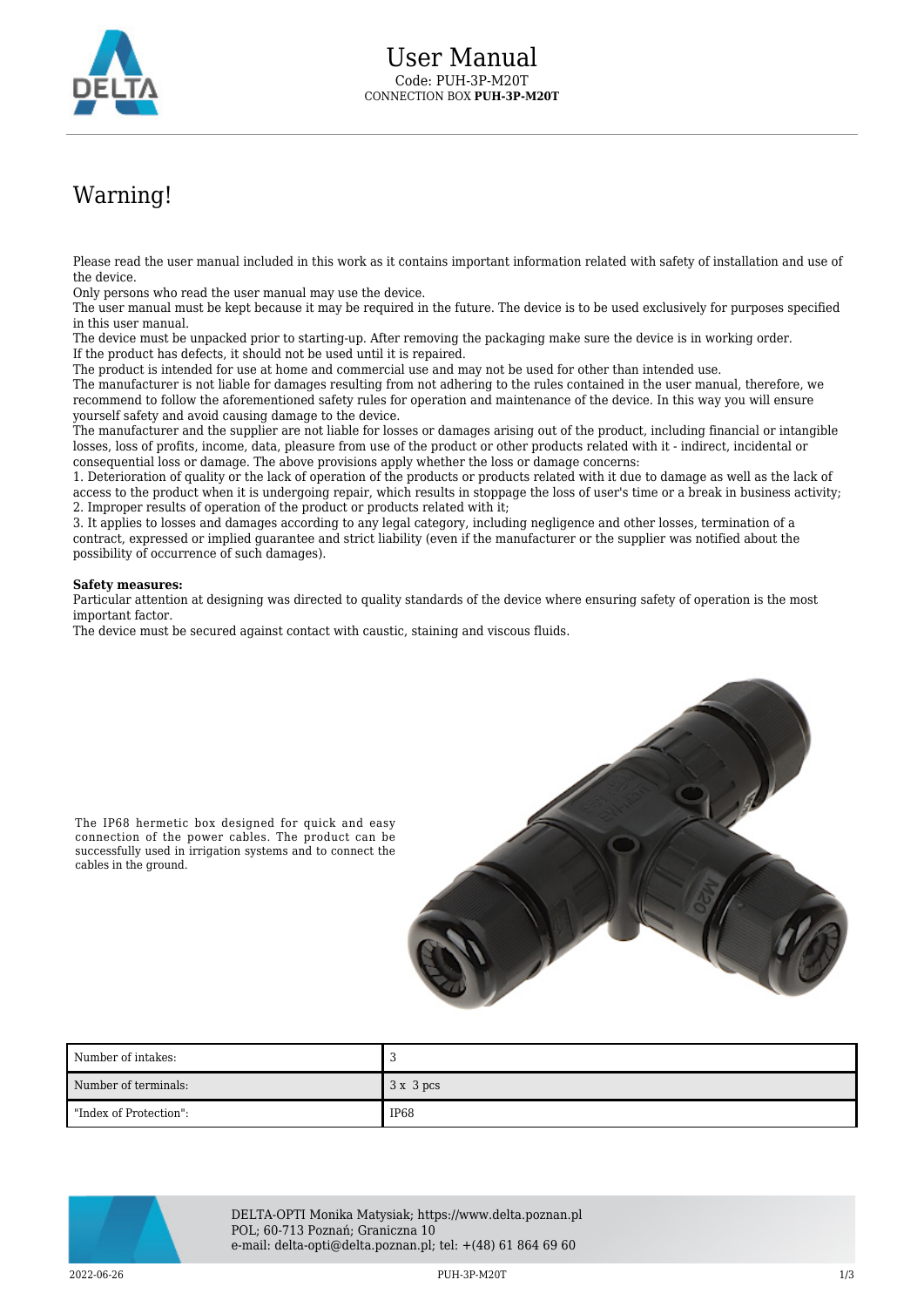

## User Manual Code: PUH-3P-M20T CONNECTION BOX **PUH-3P-M20T**

| Voltage insulation: | 450 V                             |
|---------------------|-----------------------------------|
| Cable diameter:     | Ø 5  Ø 9 mm                       |
| Wire gauge:         | $0.5$ 4 mm <sup>2</sup>           |
| Dimensions:         | $102110 \times 6672 \times 26$ mm |
| Guarantee:          | 2 years                           |

## Particular elements:



Connectors:



Example of application:



DELTA-OPTI Monika Matysiak; https://www.delta.poznan.pl POL; 60-713 Poznań; Graniczna 10 e-mail: delta-opti@delta.poznan.pl; tel: +(48) 61 864 69 60

2022-06-26 PUH-3P-M20T 2/3